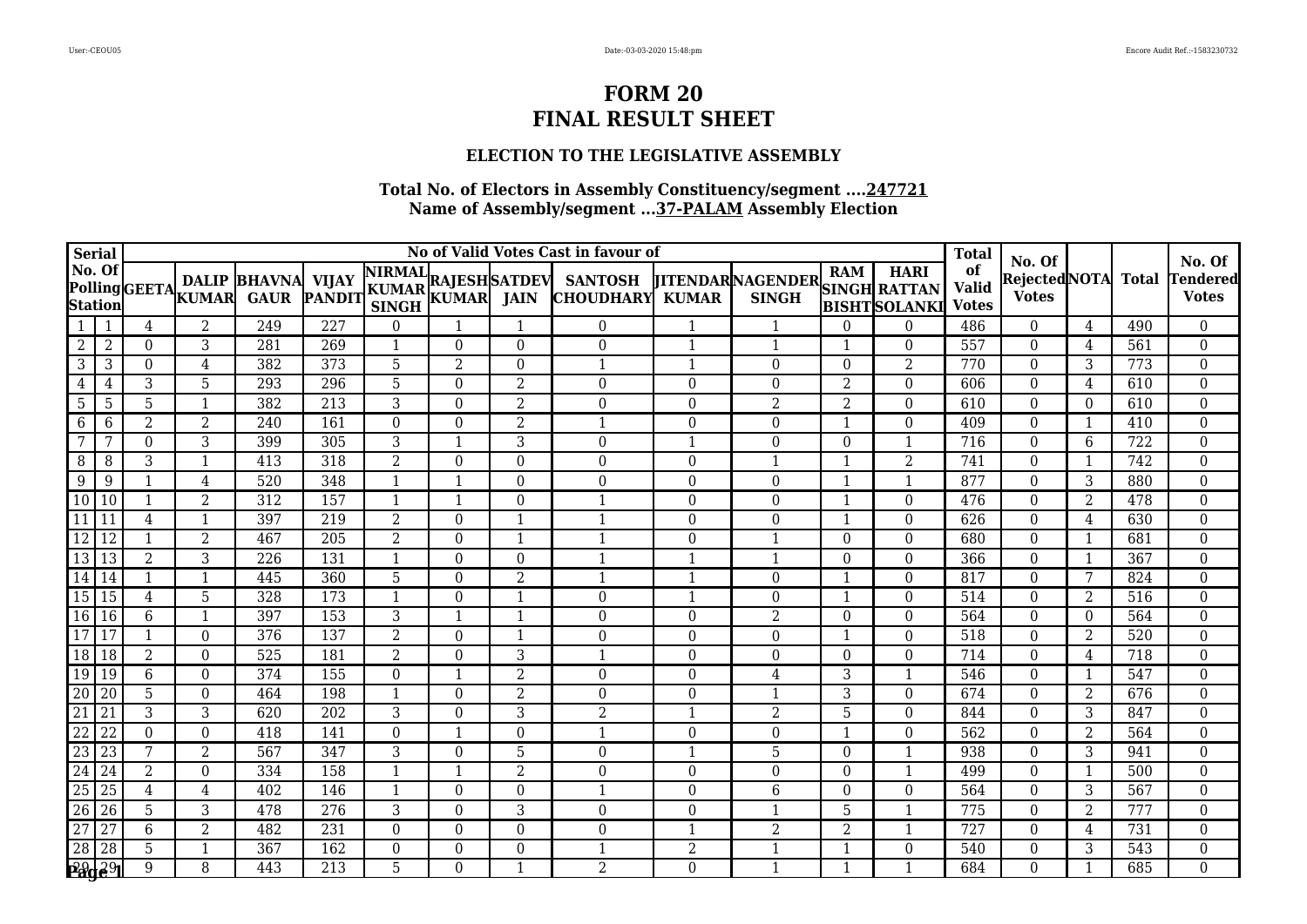### **ELECTION TO THE LEGISLATIVE ASSEMBLY**

|                 | Serial                        |                  |                |                                                 |                  |                |          |                | No of Valid Votes Cast in favour of                                     |                         |                                                      |                |                         | <b>Total</b>                       |                                         |                |                  |                                           |
|-----------------|-------------------------------|------------------|----------------|-------------------------------------------------|------------------|----------------|----------|----------------|-------------------------------------------------------------------------|-------------------------|------------------------------------------------------|----------------|-------------------------|------------------------------------|-----------------------------------------|----------------|------------------|-------------------------------------------|
| No. Of          | Station<br>$30\overline{)30}$ |                  |                | <b>DALIP BHAVNA</b><br>Polling GEETA KUMAR GAUR |                  |                |          |                | A VIJAY NIRMAL<br>PANDIT KUMAR KUMAR JAIN CHOUDHARY<br><b>CHOUDHARY</b> | <b>KUMAR</b>            | <b>THENDAR NAGENDER SINGH RATTAN</b><br><b>SINGH</b> |                | BISHT SOLANKI           | of<br><b>Valid</b><br><b>Votes</b> | No. Of<br>Rejected NOTA<br><b>Votes</b> |                | <b>Total</b>     | No. Of<br><b>Tendered</b><br><b>Votes</b> |
|                 |                               | 6                | $\Omega$       | $\overline{246}$                                | $\overline{127}$ |                | $\Omega$ | $\Omega$       | 5                                                                       | $\overline{2}$          | $\Omega$                                             |                |                         | 389                                | $\Omega$                                | 3              | 392              | $\boldsymbol{0}$                          |
| $\overline{31}$ | 31                            | $\overline{2}$   |                | 305                                             | 233              | 4              | -1       | $\mathbf{1}$   | $\mathbf{1}$                                                            | $\Omega$                | $\overline{2}$                                       |                | $\Omega$                | 551                                | $\Omega$                                | 2              | 553              | $\boldsymbol{0}$                          |
| $\overline{32}$ | 32                            | 3                | $\overline{2}$ | 501                                             | 349              | $\overline{2}$ | $\Omega$ | 1              | $\overline{26}$                                                         | $\mathbf{1}$            | $\mathbf{1}$                                         | 3              | 1                       | 890                                | $\Omega$                                | 6              | 896              | $\mathbf{0}$                              |
| $\frac{33}{34}$ | 33                            | 5                | 6              | 411                                             | 271              | 5              | $\Omega$ | $\Omega$       | 3                                                                       | 3                       | $\mathbf{1}$                                         | $\Omega$       | $\theta$                | 705                                | $\Omega$                                | $\mathbf{1}$   | 706              | $\boldsymbol{0}$                          |
|                 | 34                            | 3                | 3              | 376                                             | 287              | 6              |          | 1              | $\overline{2}$                                                          | $\Omega$                | $\Omega$                                             |                | $\theta$                | 680                                | $\Omega$                                | $\Omega$       | 680              | $\mathbf{0}$                              |
| $\overline{35}$ | 35                            | $\overline{3}$   |                | 257                                             | 219              | $\mathbf 1$    | $\Omega$ | $\Omega$       | $\mathbf 1$                                                             | $\overline{\mathbf{1}}$ | $\Omega$                                             | $\Omega$       | $\theta$                | 483                                | $\Omega$                                | $\mathbf{1}$   | 484              | $\boldsymbol{0}$                          |
| $\overline{36}$ | 36                            | 2                |                | 304                                             | 223              |                | $\Omega$ | 1              |                                                                         | $\mathbf{1}$            | $\Omega$                                             | $\Omega$       | $\theta$                | 534                                | $\Omega$                                | 3              | 537              | $\boldsymbol{0}$                          |
| $\frac{37}{38}$ | $\overline{37}$               | 5                | 4              | $\overline{300}$                                | 247              | 4              | $\Omega$ | -1             | $\boldsymbol{0}$                                                        | 0                       | 1                                                    |                | $\mathbf{0}$            | 563                                | $\Omega$                                | 9              | $\overline{572}$ | $\boldsymbol{0}$                          |
|                 | 38                            | 3                | $\theta$       | 189                                             | 142              | 2              | $\Omega$ | $\Omega$       |                                                                         | $\Omega$                | $\boldsymbol{0}$                                     | $\overline{2}$ | $\theta$                | 339                                | $\Omega$                                | $\mathbf 1$    | 340              | $\boldsymbol{0}$                          |
| $\overline{39}$ | 39                            | $\Omega$         | 2              | 283                                             | 224              | 6              | $\Omega$ | $\Omega$       | $\overline{2}$                                                          | $\Omega$                | $\Omega$                                             | $\Omega$       | $\Omega$                | 517                                | $\Omega$                                | 2              | 519              | $\mathbf{0}$                              |
| 40              | 40                            | $\boldsymbol{0}$ | $\overline{2}$ | $\overline{203}$                                | 160              |                |          | $\Omega$       | $\overline{2}$                                                          | $\overline{1}$          | $\Omega$                                             | $\Omega$       | $\mathbf{0}$            | $\overline{370}$                   | $\Omega$                                | $\mathbf{1}$   | $\overline{371}$ | $\mathbf{0}$                              |
| 41              | 41                            | 2                | $\overline{2}$ | 485                                             | 310              | $\Omega$       | $\Omega$ | 1              | -1                                                                      | -1                      | 1                                                    | 4              | $\overline{2}$          | 809                                | $\Omega$                                | 5              | 814              | $\boldsymbol{0}$                          |
| $\overline{42}$ | 42                            | 2                | $\overline{2}$ | 269                                             | 178              | 2              | $\Omega$ | $\overline{2}$ | $\overline{0}$                                                          | $\Omega$                | $\overline{0}$                                       | $\Omega$       | $\boldsymbol{0}$        | 455                                | $\theta$                                | 9              | 464              | $\mathbf 0$                               |
| 43              | 43                            | $\Omega$         | 4              | 317                                             | 193              | $\mathbf{1}$   |          | $\mathbf 1$    | $\Omega$                                                                | $\Omega$                | $\Omega$                                             | $\Omega$       | $\Omega$                | 517                                | $\Omega$                                | 9              | 526              | $\boldsymbol{0}$                          |
| $\overline{44}$ | 44                            | 3                | $\overline{4}$ | $\overline{512}$                                | 411              | 6              | $\Omega$ | 3              | $\mathbf 1$                                                             | 3                       | $\Omega$                                             | $\Omega$       | $\Omega$                | 943                                | $\Omega$                                | 6              | 949              | $\mathbf{0}$                              |
| $\frac{45}{46}$ | 45                            |                  | $\overline{2}$ | 410                                             | 239              | 3              | $\Omega$ | $\overline{2}$ | $\boldsymbol{0}$                                                        | $\overline{\mathbf{1}}$ | -1                                                   | 3              | $\overline{2}$          | 664                                | $\theta$                                | $\overline{2}$ | 666              | $\boldsymbol{0}$                          |
|                 | 46                            | 3                | $\overline{2}$ | 395                                             | 238              | $\overline{2}$ | $\Omega$ | $\overline{2}$ | $\theta$                                                                | $\Omega$                | 1                                                    | $\Omega$       | $\Omega$                | 643                                | $\Omega$                                | 4              | 647              | $\boldsymbol{0}$                          |
| 47              | 47                            | $\mathbf{0}$     | $\theta$       | $\overline{200}$                                | 146              | $\overline{2}$ | $\Omega$ | 4              | $\boldsymbol{0}$                                                        | $\Omega$                | $\mathbf 1$                                          | $\Omega$       | $\boldsymbol{0}$        | 353                                | $\theta$                                | $\mathbf{1}$   | 354              | $\boldsymbol{0}$                          |
| 48              | 48                            | 2                | 2              | 224                                             | 112              | $\Omega$       | $\Omega$ | $\Omega$       | 2                                                                       | $\theta$                | $\mathbf{1}$                                         |                | $\mathbf{1}$            | 345                                | $\Omega$                                | -1             | 346              | $\boldsymbol{0}$                          |
| $\frac{49}{50}$ | 49                            | $\Omega$         | $\theta$       | 171                                             | 107              | $\Omega$       | $\Omega$ | $\Omega$       |                                                                         | $\Omega$                | $\Omega$                                             | $\Omega$       | $\overline{0}$          | 279                                | $\theta$                                | -1             | 280              | $\boldsymbol{0}$                          |
|                 | $\overline{50}$               | $\overline{2}$   |                | $\overline{313}$                                | 229              | $\overline{2}$ | $\Omega$ | $\overline{2}$ |                                                                         | $\theta$                | $\Omega$                                             | $\Omega$       | $\overline{\mathbf{1}}$ | 551                                | $\Omega$                                | $\overline{2}$ | 553              | $\boldsymbol{0}$                          |
| $\overline{51}$ | 51                            |                  | 4              | 363                                             | 259              |                |          | $\Omega$       |                                                                         | $\Omega$                | $\Omega$                                             | $\overline{2}$ | $\Omega$                | 632                                | $\Omega$                                | $\mathbf{1}$   | 633              | $\boldsymbol{0}$                          |
| $\overline{52}$ | 52                            |                  |                | 401                                             | 277              | $\overline{2}$ | $\Omega$ | $\mathbf{0}$   | -1                                                                      | $\mathbf{1}$            | $\boldsymbol{0}$                                     | $\overline{2}$ | $\boldsymbol{0}$        | 686                                | $\mathbf{0}$                            | 3              | 689              | $\mathbf{0}$                              |
| $\frac{53}{54}$ | 53                            | 2                | 3              | 411                                             | 240              | 3              | $\Omega$ | 1              | $\boldsymbol{0}$                                                        | $\theta$                | $\Omega$                                             | 2              | $\theta$                | 662                                | $\theta$                                | $\overline{2}$ | 664              | $\boldsymbol{0}$                          |
|                 | 54                            | $\mathbf{0}$     | 3              | 441                                             | $\overline{218}$ | $\Omega$       | $\Omega$ | $\Omega$       | $\overline{1}$                                                          | $\theta$                | $\Omega$                                             | 3              | $\theta$                | 666                                | $\Omega$                                | 3              | 669              | $\boldsymbol{0}$                          |
| $\overline{55}$ | $\overline{55}$               | 3                |                | 488                                             | 137              | $\overline{2}$ |          | $\overline{2}$ | $\mathbf 1$                                                             | $\overline{2}$          | 1                                                    | 3              | $\mathbf{0}$            | 641                                | $\Omega$                                | $\overline{2}$ | 643              | $\boldsymbol{0}$                          |
| $\frac{1}{56}$  | 56                            | 10               | 1              | 454                                             | 162              | 5              | $\Omega$ | $\Omega$       | $\boldsymbol{0}$                                                        | $\mathbf{1}$            | $\mathbf 1$                                          | $\Omega$       | $\mathbf{1}$            | 635                                | $\Omega$                                | 2              | 637              | $\mathbf{0}$                              |
|                 | 57                            | $\overline{2}$   | $\mathbf{0}$   | 405                                             | 187              | $\overline{2}$ |          | $\overline{2}$ | 0                                                                       | 0                       | $\boldsymbol{0}$                                     | $\theta$       | $\boldsymbol{0}$        | 599                                | $\mathbf{0}$                            | 3              | 602              | $\mathbf{0}$                              |
|                 | Dage <sup>87</sup>            | $\mathbf{2}$     | $\Omega$       | 414                                             | 236              | $\mathbf{1}$   |          | $\mathbf{1}$   | $\mathbf{1}$                                                            | $\mathbf 1$             | 2                                                    |                | $\mathbf{1}$            | 661                                | $\theta$                                |                | 662              | $\boldsymbol{0}$                          |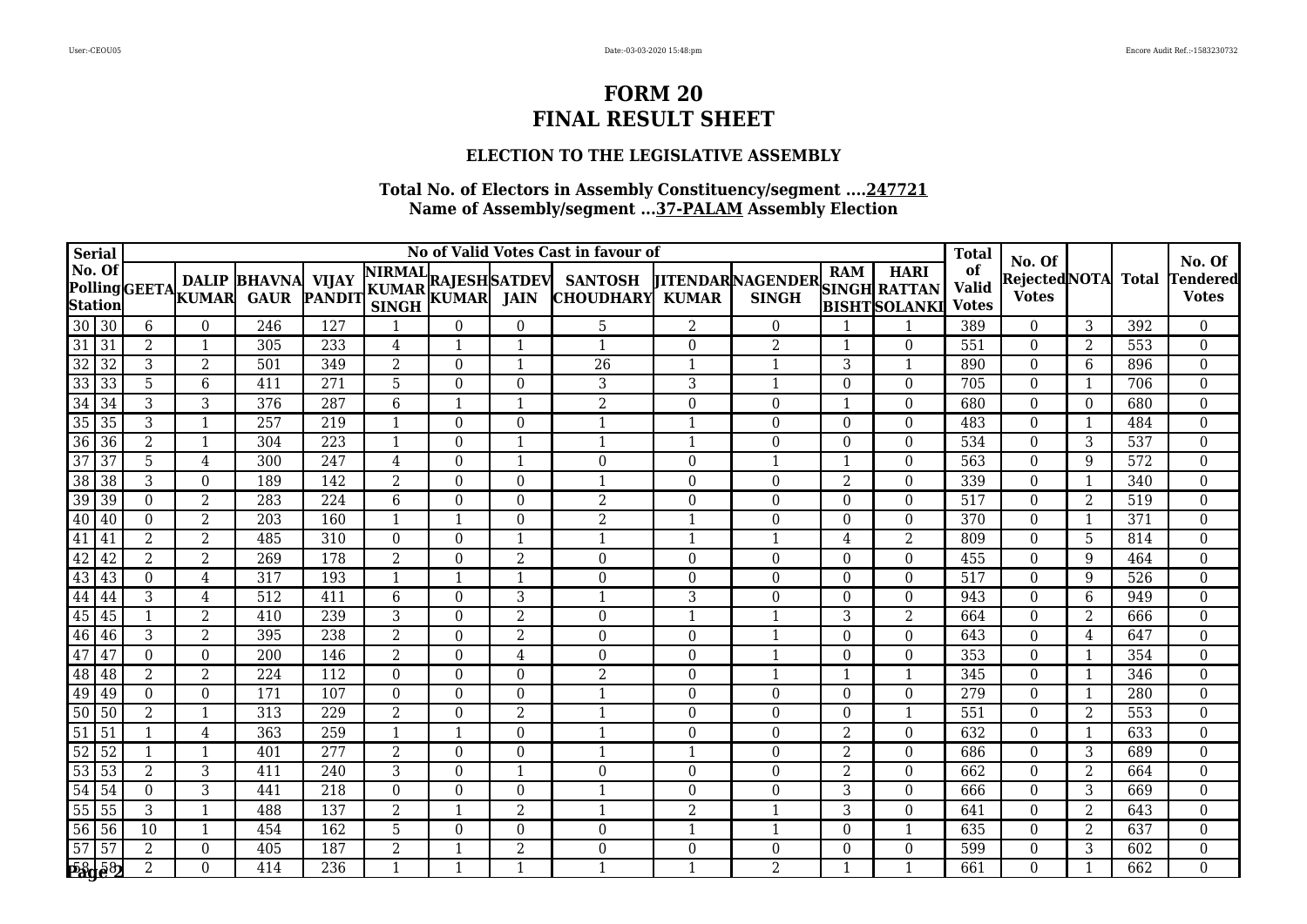### **ELECTION TO THE LEGISLATIVE ASSEMBLY**

| <b>Serial</b>       |                 |                 |                  |                                               |                  |                |                |                          | No of Valid Votes Cast in favour of                                           |                |                                                      |                |                         | <b>Total</b>                       | No. Of                        |                 |                  | No. Of                          |
|---------------------|-----------------|-----------------|------------------|-----------------------------------------------|------------------|----------------|----------------|--------------------------|-------------------------------------------------------------------------------|----------------|------------------------------------------------------|----------------|-------------------------|------------------------------------|-------------------------------|-----------------|------------------|---------------------------------|
| No. Of              |                 |                 |                  | DALIP BHAVNA VIJAY<br>PollingCEETA KUMAR GAUR |                  |                |                |                          | A VIJAY NIRMAL<br>PANDIT KUMAR KUMAR JAIN CHOUDHARY<br><b>CHOUDHARY KUMAR</b> |                | <b>TITENDARNAGENDER</b> SINGH RATTAN<br><b>SINGH</b> |                | <b>BISHTSOLANKI</b>     | of<br><b>Valid</b><br><b>Votes</b> | Rejected NOTA<br><b>Votes</b> |                 | Total            | <b>Tendered</b><br><b>Votes</b> |
| $\overline{59}$     | 59              |                 | $\overline{2}$   | 399                                           | 197              | 2              | $\Omega$       | 3                        | $\Omega$                                                                      | 2              | $\overline{2}$                                       | 3              | $\theta$                | 611                                | $\theta$                      |                 | 612              | $\overline{0}$                  |
| 60                  | 60              | 6               | $\theta$         | 445                                           | 203              | 6              | $\Omega$       | $\mathbf 1$              | $\Omega$                                                                      | $\theta$       | $\Omega$                                             | $\overline{2}$ | $\Omega$                | 663                                | $\theta$                      | 3               | 666              | $\mathbf{0}$                    |
| 61                  | 61              | 6               | $\mathbf{1}$     | 327                                           | 219              | 1              | $\Omega$       | $\overline{1}$           |                                                                               | $\theta$       | $\mathbf{1}$                                         | $\Omega$       | $\mathbf{0}$            | 557                                | $\theta$                      | 1               | 558              | $\boldsymbol{0}$                |
| 62                  | 62              | 1               | $\mathbf{1}$     | 332                                           | 154              | 2              | $\Omega$       | $\mathbf{1}$             | $\theta$                                                                      | -1             | 2                                                    | $\Omega$       | $\mathbf{0}$            | 494                                | $\theta$                      | 2               | 496              | $\boldsymbol{0}$                |
| 63                  | 63              | $\overline{4}$  | $\overline{2}$   | 284                                           | $\overline{201}$ | 5              | $\Omega$       | $\Omega$                 | 0                                                                             | $\Omega$       | $\overline{2}$                                       | $\Omega$       | $\theta$                | 498                                | $\theta$                      | 5               | 503              | $\boldsymbol{0}$                |
| 64                  | 64              | 5               | $\overline{2}$   | 316                                           | 152              |                | $\Omega$       | -1                       | $\Omega$                                                                      | $\Omega$       | 1                                                    | $\Omega$       | $\mathbf{1}$            | 479                                | $\Omega$                      | 2               | 481              | $\boldsymbol{0}$                |
| $\overline{65}$     | 65              | $\overline{8}$  | $\overline{3}$   | 441                                           | 238              | 4              | $\overline{2}$ | 6                        | $\theta$                                                                      |                | 7                                                    | $\overline{4}$ | $\overline{2}$          | 716                                | $\theta$                      | 8               | 724              | $\mathbf{0}$                    |
| 66                  | 66              | 7               | $\mathbf{0}$     | 292                                           | $\overline{90}$  | $\Omega$       | $\Omega$       | $\Omega$                 | 0                                                                             |                | 1                                                    | $\mathbf{1}$   | $\theta$                | 392                                | $\theta$                      | $\mathbf{1}$    | 393              | $\mathbf{0}$                    |
| 67                  | 67              | $\overline{2}$  | $\theta$         | 451                                           | 193              | 5              |                | $\overline{2}$           | $\overline{0}$                                                                | $\Omega$       | 3                                                    | $\overline{2}$ | $\mathbf{1}$            | 660                                | $\theta$                      | 3               | 663              | $\boldsymbol{0}$                |
| 68                  | 68              | $6\phantom{1}$  | $\mathbf{0}$     | 522                                           | 156              | 3              | $\Omega$       | $\overline{2}$           | 0                                                                             |                | $\overline{2}$                                       | -1             | $\mathbf{0}$            | 693                                | $\theta$                      | $\mathbf{1}$    | 694              | $\mathbf{0}$                    |
| 69                  | 69              | $\overline{15}$ | $\overline{4}$   | $\overline{529}$                              | 422              | 4              | $\Omega$       | 3                        | 2                                                                             |                | 3                                                    | 3              | $\theta$                | 986                                | $\theta$                      | $\overline{13}$ | 999              | $\overline{0}$                  |
| $\overline{70}$     | $\overline{70}$ | $\overline{20}$ | $\overline{2}$   | 592                                           | 410              | 5              | $\Omega$       | 1                        | $\overline{2}$                                                                | $\theta$       | $\overline{3}$                                       | 4              | $\mathbf{1}$            | 1040                               | $\mathbf{0}$                  | 8               | 1048             | $\mathbf{0}$                    |
| 71                  | 71              | 6               | 5                | 547                                           | 307              | 4              |                | 5                        |                                                                               | $\Omega$       | $\overline{2}$                                       | 5              | $\overline{\mathbf{1}}$ | 884                                | $\theta$                      | 5               | 889              | $\mathbf{0}$                    |
| $\overline{72}$     | 72              | 3               | $\mathbf{1}$     | 517                                           | 351              | 4              |                | $\overline{2}$           | $\boldsymbol{0}$                                                              | $\mathbf{0}$   | 1                                                    | 7              | $\boldsymbol{0}$        | 887                                | $\theta$                      | 4               | 891              | $\mathbf{0}$                    |
| $\overline{73}$     | 73              | 5               | 3                | 396                                           | 257              | 10             | $\Omega$       | $\overline{\mathbf{1}}$  |                                                                               | $\mathbf{0}$   | 3                                                    | 4              | $\theta$                | 680                                | $\theta$                      | 4               | 684              | $\boldsymbol{0}$                |
| 74                  | 74              | 2               | $\overline{2}$   | 473                                           | 261              | 4              |                | $\overline{2}$           |                                                                               | $\Omega$       | 3                                                    | $\theta$       | $\mathbf{1}$            | 750                                | $\theta$                      | 6               | 756              | $\boldsymbol{0}$                |
| 75                  | 75              | 5               | $\overline{2}$   | 598                                           | 412              | 5              | -1             | $\overline{2}$           | $\overline{2}$                                                                | $\mathbf 1$    | $\boldsymbol{0}$                                     | 6              | $\overline{1}$          | 1035                               | $\mathbf{0}$                  | 11              | 1046             | $\boldsymbol{0}$                |
| $\overline{76}$     | $\overline{76}$ | 8               | 7                | $\overline{563}$                              | 358              | 5              | 2              | 4                        |                                                                               | $\overline{2}$ | 3                                                    | 3              | $\overline{2}$          | 958                                | $\Omega$                      | 4               | 962              | $\boldsymbol{0}$                |
| $\overline{77}$     | 77              | 6               | 8                | 534                                           | 335              | $\overline{2}$ | $\Omega$       | $\overline{2}$           |                                                                               | $\overline{2}$ | 3                                                    | $\overline{2}$ | $\overline{2}$          | 897                                | $\boldsymbol{0}$              | 8               | 905              | $\boldsymbol{0}$                |
| 78                  | 78              | 11              | $\boldsymbol{0}$ | 650                                           | 316              | $\overline{2}$ | $\Omega$       | $\mathbf 1$              |                                                                               | $\Omega$       | $\Omega$                                             | $\theta$       | $\theta$                | 981                                | $\theta$                      | 3               | 984              | $\boldsymbol{0}$                |
| 79                  | 79              | 15              | $\overline{4}$   | 668                                           | 267              | 3              |                | 3                        | 0                                                                             | $\overline{2}$ | $\boldsymbol{0}$                                     | 4              | $\theta$                | 967                                | $\theta$                      | $\Omega$        | 967              | $\boldsymbol{0}$                |
| $\overline{80}$     | $\overline{80}$ | 7               | 5                | 477                                           | 291              | 6              | $\Omega$       | 3                        |                                                                               | $\Omega$       | 2                                                    | 5              |                         | 798                                | $\theta$                      | -1              | 799              | $\boldsymbol{0}$                |
| 81                  | 81              | 4               | 4                | 321                                           | 221              | -1             |                | $\Omega$                 | $\theta$                                                                      | $\Omega$       | $\overline{2}$                                       |                | $\overline{\mathbf{1}}$ | 556                                | $\theta$                      | 11              | 567              | $\mathbf{0}$                    |
| 82                  | 82              | 6               | $\mathbf{0}$     | 300                                           | 259              | $\overline{2}$ |                | $\Omega$                 |                                                                               |                | 1                                                    | $\mathbf{1}$   | $\mathbf{1}$            | 573                                | $\theta$                      | 4               | 577              | $\mathbf{0}$                    |
| 83                  | $\overline{83}$ | 5               | $\mathbf{0}$     | 289                                           | 188              | $\Omega$       | $\Omega$       | $\mathbf{1}$             |                                                                               |                | $\Omega$                                             | $\Omega$       | $\overline{\mathbf{1}}$ | 486                                | $\Omega$                      | 3               | 489              | $\mathbf{0}$                    |
| $\overline{84}$     | 84              | 7               | 5                | 341                                           | 251              | 4              | $\Omega$       | $\overline{\phantom{0}}$ | 0                                                                             |                | $\Omega$                                             | $\overline{2}$ | $\theta$                | 612                                | $\theta$                      | 12              | 624              | $\boldsymbol{0}$                |
| 85                  | 85              | 10              | 4                | 376                                           | 328              | 3              | $\Omega$       | $\Omega$                 | 0                                                                             |                | $\Omega$                                             | $\Omega$       | $\theta$                | 722                                | $\Omega$                      | 8               | 730              | $\boldsymbol{0}$                |
| 86                  | 86              | 3               | 1                | 299                                           | 231              |                | $\Omega$       | $\mathbf{1}$             | $\theta$                                                                      | $\overline{2}$ | $\boldsymbol{0}$                                     | 8              | $\boldsymbol{0}$        | 546                                | $\boldsymbol{0}$              | $\overline{2}$  | $\overline{548}$ | $\mathbf{0}$                    |
| Page <sup>7</sup> 3 |                 | 2               | $\Omega$         | 461                                           | 489              | 8              | $\Omega$       | 3                        | 2                                                                             |                | $\Omega$                                             | $\Omega$       | $\Omega$                | 966                                | $\Omega$                      | 3               | 969              | $\mathbf{0}$                    |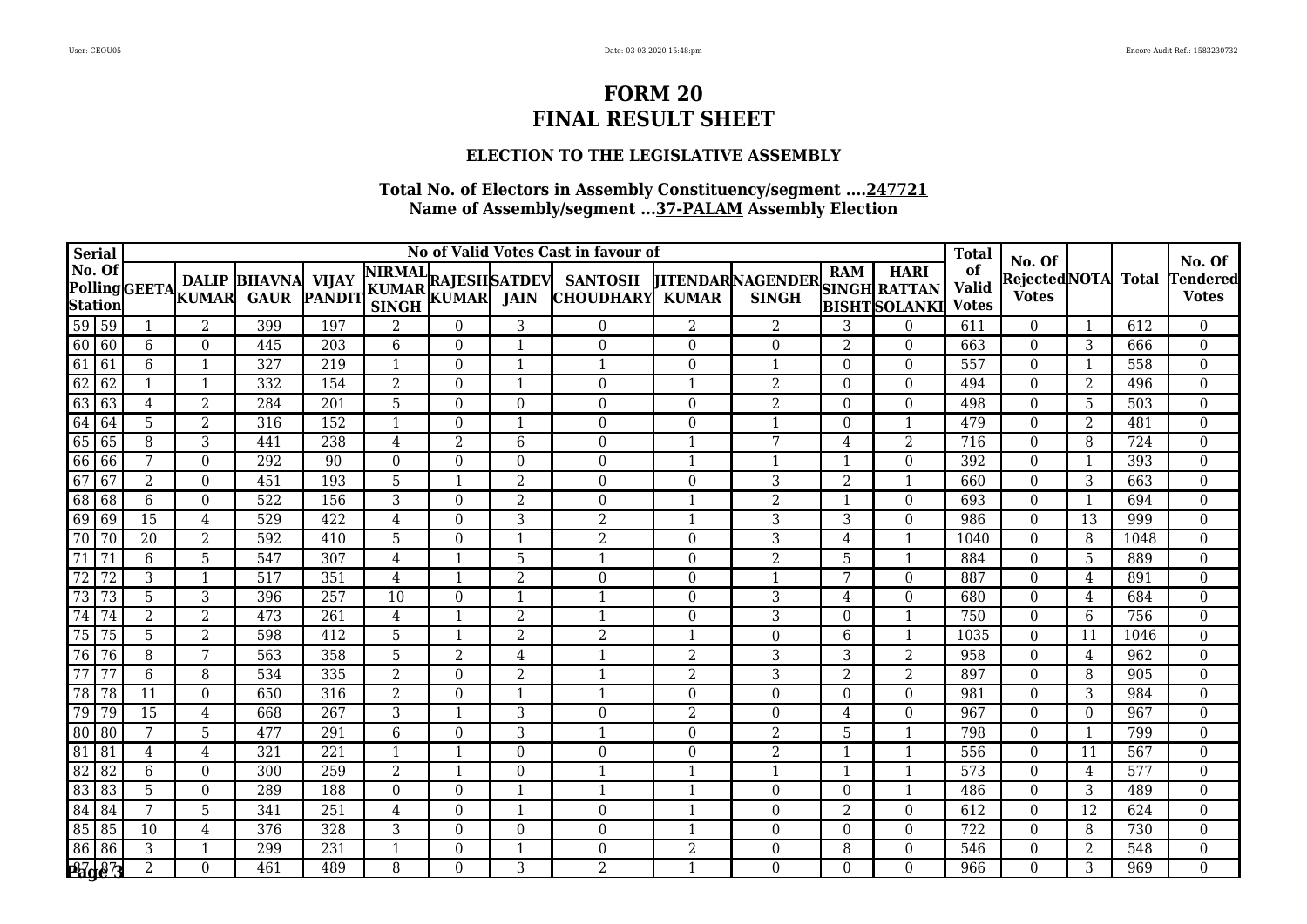### **ELECTION TO THE LEGISLATIVE ASSEMBLY**

| <b>Serial</b>            |                 |          |                 |                                              |     |                                                      |                |                          | No of Valid Votes Cast in favour of |                |                                                      |                |                          | <b>Total</b>                       |                                         |                |                  |                                           |
|--------------------------|-----------------|----------|-----------------|----------------------------------------------|-----|------------------------------------------------------|----------------|--------------------------|-------------------------------------|----------------|------------------------------------------------------|----------------|--------------------------|------------------------------------|-----------------------------------------|----------------|------------------|-------------------------------------------|
| No. Of<br><b>Station</b> |                 |          |                 | <b>DALIP BHAVNA</b><br>PollingGEETALWAR GAUR |     | A VIJAY NIRMAL RAJESH SATDEV PANDIT SINGH KUMAR JAIN |                |                          | <b>SANTOSH</b><br><b>CHOUDHARY</b>  | <b>KUMAR</b>   | <b>TTENDAR NAGENDER SINGH RATTAN</b><br><b>SINGH</b> |                | <b>BISHTSOLANKI</b>      | of<br><b>Valid</b><br><b>Votes</b> | No. Of<br>Rejected NOTA<br><b>Votes</b> |                | <b>Total</b>     | No. Of<br><b>Tendered</b><br><b>Votes</b> |
| 88                       | $\overline{88}$ | $\theta$ | 3               | 246                                          | 215 | 5                                                    | $\Omega$       | $\Omega$                 |                                     | $\Omega$       |                                                      | $\overline{2}$ |                          | 474                                | $\theta$                                | 2              | 476              | $\overline{0}$                            |
| 89                       | 89              | 11       | 1               | 353                                          | 324 | 2                                                    | $\Omega$       | $\Omega$                 | $\overline{0}$                      | $\theta$       | $\mathbf{1}$                                         | 3              | $\Omega$                 | 695                                | $\theta$                                | 1              | 696              | $\overline{0}$                            |
| $\overline{90}$          | 90              | 8        | $\overline{2}$  | 448                                          | 372 | $\overline{2}$                                       | $\Omega$       | $\mathbf{1}$             | $\theta$                            |                | $\Omega$                                             | -1             |                          | 836                                | $\theta$                                | 3              | 839              | $\mathbf 0$                               |
| 91                       | 91              | 9        | 5               | 496                                          | 326 | 3                                                    | $\Omega$       | $\Omega$                 |                                     |                | $\mathbf 1$                                          | $\overline{2}$ | $\overline{\mathbf{1}}$  | 845                                | $\theta$                                | 6              | 851              | $\boldsymbol{0}$                          |
| 92                       | $\overline{92}$ | 11       | $\mathbf{1}$    | 293                                          | 267 | 2                                                    | $\Omega$       | $\overline{\phantom{a}}$ | 0                                   | $\Omega$       | $\Omega$                                             | $\Omega$       | $\mathbf{1}$             | 576                                | $\theta$                                | 7              | 583              | $\mathbf 0$                               |
| 93                       | 93              | 3        | $\overline{2}$  | 397                                          | 416 | $\overline{4}$                                       | $\overline{2}$ | $\mathbf 1$              |                                     |                | $\mathbf{1}$                                         | 4              |                          | 833                                | $\theta$                                | 5              | 838              | $\mathbf 0$                               |
| 94                       | 94              | 9        | 4               | 393                                          | 326 | 10                                                   | 6              | $\Omega$                 | 0                                   |                | $\Omega$                                             | $\overline{2}$ |                          | 752                                | $\theta$                                | 3              | 755              | $\mathbf 0$                               |
| 95                       | $\overline{95}$ | 5        | $\overline{4}$  | 561                                          | 345 | 3                                                    | $\theta$       | 6                        | $\overline{2}$                      |                | $\overline{2}$                                       | $\overline{2}$ | $\theta$                 | 931                                | $\theta$                                | 7              | 938              | $\boldsymbol{0}$                          |
| 96                       | 96              | 14       | 3               | 471                                          | 359 | 4                                                    | 2              | $\overline{\phantom{a}}$ | $\overline{2}$                      | $\Omega$       | 2                                                    | $\overline{2}$ | $\theta$                 | 860                                | $\theta$                                | 5              | 865              | $\boldsymbol{0}$                          |
| 97                       | 97              | 4        | 1               | 422                                          | 375 | 3                                                    | $\Omega$       | 2                        | 1                                   | $\Omega$       | 2                                                    | 3              | $\Omega$                 | 813                                | $\Omega$                                | 2              | 815              | $\mathbf 0$                               |
| 98                       | $\overline{98}$ | 7        | $9\,$           | 532                                          | 389 | $\overline{2}$                                       | $\Omega$       | $\overline{2}$           | $\theta$                            | $\Omega$       | $\mathbf 1$                                          | 11             | $\overline{2}$           | 955                                | $\theta$                                | 2              | 957              | $\overline{0}$                            |
| 99                       | 99              | 3        | 3               | $\overline{530}$                             | 452 | 2                                                    | 2              | $\Omega$                 | 0                                   | $\overline{2}$ | $\Omega$                                             | $\overline{2}$ | $\mathbf{1}$             | 997                                | $\theta$                                | 5              | 1002             | $\boldsymbol{0}$                          |
| 100 100                  |                 | 9        | $\overline{2}$  | 443                                          | 239 | 2                                                    | $\Omega$       | $\overline{\mathbf{1}}$  |                                     | $\overline{2}$ | $\mathbf 1$                                          | $\Omega$       | $\mathbf{1}$             | 701                                | $\mathbf{0}$                            | 1              | 702              | $\mathbf 0$                               |
| 101 10                   |                 | 8        | 3               | 557                                          | 277 | 2                                                    | 2              | 5                        | $\Omega$                            | 2              | $\overline{2}$                                       | 9              | $\overline{2}$           | 869                                | $\Omega$                                | 3              | 872              | $\boldsymbol{0}$                          |
| 102 102                  |                 | 9        | 3               | 396                                          | 227 | 1                                                    | $\Omega$       | $\overline{2}$           | $\overline{0}$                      | $\Omega$       | $\overline{2}$                                       | 14             | $\Omega$                 | 654                                | $\theta$                                | $\mathbf{1}$   | 655              | $\mathbf 0$                               |
| 103103                   |                 |          | $\mathbf{0}$    | 329                                          | 224 | 5                                                    |                | $\mathbf 1$              | 0                                   |                | $\Omega$                                             | $\Omega$       | $\theta$                 | 562                                | $\theta$                                | 3              | 565              | $\boldsymbol{0}$                          |
| 104104                   |                 | $\Omega$ | 3               | 334                                          | 295 | 8                                                    | $\Omega$       | $\overline{\mathbf{1}}$  | $\Omega$                            | $\Omega$       | 1                                                    | $\overline{2}$ | $\Omega$                 | 644                                | $\theta$                                | 2              | 646              | $\overline{0}$                            |
| 105 105                  |                 | 3        | $\mathbf{1}$    | 333                                          | 244 | $\overline{2}$                                       |                | $\mathbf 1$              | $\overline{0}$                      | $\mathbf{1}$   | $\overline{2}$                                       | 3              | $\mathbf{1}$             | 592                                | $\theta$                                | 3              | 595              | $\boldsymbol{0}$                          |
| 106 106                  |                 |          | 5               | 383                                          | 362 | $\mathbf{1}$                                         | $\Omega$       | 3                        | $\overline{0}$                      | $\theta$       | $\Omega$                                             | $\Omega$       | $\theta$                 | 755                                | $\theta$                                | 3              | 758              | $\mathbf 0$                               |
| 107 107                  |                 |          | $\Omega$        | 259                                          | 200 | 4                                                    | $\Omega$       | $\overline{2}$           | $\theta$                            | $\Omega$       | $\Omega$                                             | $\Omega$       | $\theta$                 | 466                                | $\theta$                                | 3              | 469              | $\mathbf 0$                               |
| 108 108                  |                 |          | $\overline{2}$  | 244                                          | 266 | $\overline{4}$                                       | $\Omega$       | $\overline{0}$           | $\overline{0}$                      | $\mathbf 1$    | $\mathbf 1$                                          | $\mathbf 1$    | $\overline{1}$           | 521                                | $\theta$                                | 3              | $\overline{524}$ | $\overline{0}$                            |
| 109109                   |                 | 6        | $\overline{5}$  | 504                                          | 318 |                                                      | $\Omega$       | $\overline{2}$           | 3                                   | $\overline{2}$ | -1                                                   | 4              | $\Omega$                 | 846                                | $\Omega$                                | 5              | 851              | $\mathbf 0$                               |
| 110 110                  |                 | 7        | $\overline{2}$  | 519                                          | 301 | 5                                                    |                | $\overline{2}$           | 0                                   | $\mathbf 1$    | 4                                                    | $\theta$       | $\theta$                 | 842                                | $\mathbf{0}$                            | $\overline{4}$ | 846              | $\mathbf 0$                               |
| $\overline{111}$  111    |                 |          | 5               | 463                                          | 249 | 4                                                    | $\Omega$       | $\overline{2}$           | 0                                   |                | $\overline{2}$                                       | 4              | $\theta$                 | 731                                | $\theta$                                | 5              | 736              | $\boldsymbol{0}$                          |
| 11211                    |                 | 3        | $\mathbf{1}$    | 228                                          | 152 | 2                                                    | $\Omega$       | $\mathbf{1}$             | 0                                   |                | $\Omega$                                             | $\mathbf{1}$   | $\overline{\phantom{a}}$ | 390                                | $\theta$                                |                | 391              | $\mathbf 0$                               |
| 11311                    |                 | 4        | $5\phantom{.0}$ | 485                                          | 347 | $\overline{2}$                                       | $\Omega$       | 4                        | $\overline{2}$                      | $\Omega$       | -1                                                   | $\overline{2}$ | $\overline{2}$           | 854                                | $\theta$                                | 3              | 857              | $\boldsymbol{0}$                          |
| 114114                   |                 | 4        | $\mathbf{1}$    | 372                                          | 303 | $\Omega$                                             | $\Omega$       | $\mathbf 1$              | 0                                   | $\overline{2}$ | $\overline{2}$                                       | 3              | $\overline{\mathbf{1}}$  | 689                                | $\theta$                                | 1              | 690              | $\mathbf 0$                               |
| 115115                   |                 | 5        | $\overline{2}$  | $\overline{377}$                             | 249 | $\Omega$                                             | $\Omega$       | -1                       | 0                                   | $\Omega$       | $\boldsymbol{0}$                                     | 9              | $\theta$                 | 643                                | $\boldsymbol{0}$                        |                | 644              | $\mathbf 0$                               |
|                          | <b>Page 9</b>   | 6        | 2               | 357                                          | 252 | $\Omega$                                             | $\Omega$       | 2                        | 2                                   | $\Omega$       | $\mathbf 1$                                          | $\overline{2}$ | 2                        | 626                                | $\Omega$                                | 2              | 628              | $\overline{0}$                            |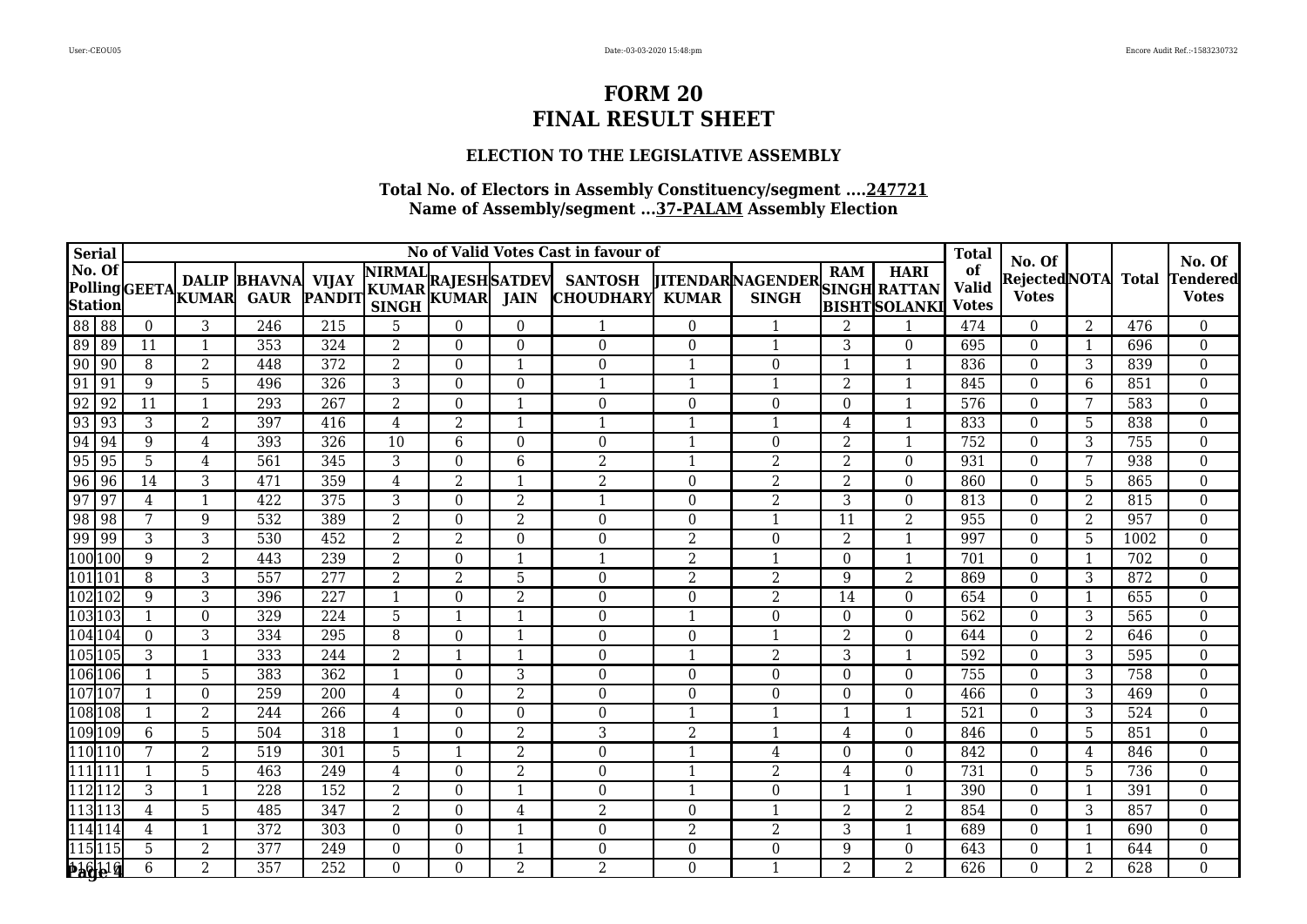### **ELECTION TO THE LEGISLATIVE ASSEMBLY**

| Serial                                        |                |                  |                                                 |                  |                                                      |                |              | No of Valid Votes Cast in favour of |                         |                                               |                |                     | <b>Total</b>                       |                                         |                |                  |                                           |
|-----------------------------------------------|----------------|------------------|-------------------------------------------------|------------------|------------------------------------------------------|----------------|--------------|-------------------------------------|-------------------------|-----------------------------------------------|----------------|---------------------|------------------------------------|-----------------------------------------|----------------|------------------|-------------------------------------------|
| No. Of<br><b>Station</b>                      |                |                  | <b>DALIP BHAVNA</b><br>Polling GEETA KUMAR GAUR |                  | A VIJAY NIRMAL RAJESH SATDEV PANDIT KUMAR KUMAR JAIN |                |              | <b>SANTOSH</b><br><b>CHOUDHARY</b>  | <b>KUMAR</b>            | JITENDARNAGENDER SINGH RATTAN<br><b>SINGH</b> |                | <b>BISHTSOLANKI</b> | of<br><b>Valid</b><br><b>Votes</b> | No. Of<br>Rejected NOTA<br><b>Votes</b> |                | <b>Total</b>     | No. Of<br><b>Tendered</b><br><b>Votes</b> |
| 117 117                                       | 3              |                  | 507                                             | 352              | 2                                                    | $\Omega$       | 2            |                                     | $\Omega$                | 2                                             |                | $\theta$            | 871                                | $\Omega$                                | 5              | 876              | $\mathbf{0}$                              |
| 118 118                                       |                | -1               | 390                                             | 247              | $\overline{2}$                                       | $\mathbf{1}$   | $\mathbf{1}$ | $\boldsymbol{0}$                    | $\Omega$                | 3                                             |                | $\overline{2}$      | 649                                | $\Omega$                                | 8              | 657              | $\boldsymbol{0}$                          |
| 119119                                        | 9              | 3                | 537                                             | 323              | $\overline{2}$                                       | $\Omega$       | 2            | $\Omega$                            | $\Omega$                | $\overline{2}$                                | 4              | 3                   | 885                                | $\theta$                                | 8              | 893              | $\boldsymbol{0}$                          |
| 120 120                                       | 3              | 3                | $\overline{279}$                                | 163              |                                                      | $\Omega$       | $\Omega$     | $\boldsymbol{0}$                    | 0                       | $\mathbf{1}$                                  | $\theta$       | $\mathbf 0$         | 450                                | $\Omega$                                | $\overline{2}$ | $\overline{452}$ | $\mathbf{0}$                              |
| 121 12                                        | 1              | $\overline{2}$   | 406                                             | 373              | $\Omega$                                             | $\Omega$       | 2            | $\theta$                            | $\theta$                | $\Omega$                                      | $\Omega$       | $\theta$            | 784                                | $\Omega$                                | 6              | 790              | $\mathbf{0}$                              |
| 122 122                                       | 5              | 7                | 503                                             | 239              | 7                                                    | $\Omega$       | 2            | $\mathbf{1}$                        | $\mathbf{1}$            | $\mathbf{1}$                                  |                | $\mathbf{1}$        | 768                                | $\Omega$                                | 3              | 771              | $\mathbf{0}$                              |
| 123 123                                       |                | 3                | 326                                             | 288              | 5                                                    | $\mathbf{1}$   | $\Omega$     | 4                                   | $\overline{1}$          | $\mathbf{1}$                                  | $\overline{2}$ | $\mathbf{1}$        | 633                                | $\theta$                                | $\overline{2}$ | 635              | $\mathbf{0}$                              |
| 124<br>125<br>125<br>125                      | 11             | $\theta$         | 466                                             | 322              | 10                                                   | $\Omega$       | 2            | $\theta$                            | $\mathbf{1}$            | 1                                             | 5              | $\Omega$            | 818                                | $\theta$                                | 7              | 825              | $\boldsymbol{0}$                          |
|                                               | 3              | 5                | 403                                             | 251              | $\Omega$                                             |                | 3            | $\boldsymbol{0}$                    | $\theta$                | $\overline{2}$                                | 4              | $\mathbf{1}$        | 673                                | $\theta$                                | 4              | 677              | $\boldsymbol{0}$                          |
| 126 126                                       |                | $\overline{2}$   | 253                                             | 147              | 4                                                    | $\Omega$       | $\Omega$     | 3                                   | $\Omega$                | $\Omega$                                      |                | $\mathbf{1}$        | 412                                | $\Omega$                                | $\mathbf{1}$   | 413              | $\boldsymbol{0}$                          |
| 12712                                         | 3              |                  | 369                                             | 339              |                                                      |                | 1            | 6                                   | $\overline{1}$          | $\mathbf{1}$                                  |                | $\mathbf 0$         | 724                                | $\theta$                                | 4              | 728              | $\boldsymbol{0}$                          |
| 128 128                                       | 8              | $\overline{2}$   | 524                                             | 107              | 3                                                    | $\Omega$       | $\Omega$     | 1                                   | $\mathbf{1}$            | $\overline{2}$                                | 4              | $\mathbf{0}$        | 652                                | $\theta$                                | 3              | 655              | $\boldsymbol{0}$                          |
| 129 129                                       | $\overline{2}$ | $\overline{4}$   | 489                                             | 195              |                                                      | $\Omega$       | $\mathbf{1}$ | $\overline{1}$                      | $\overline{1}$          | $\mathbf{1}$                                  | 3              | $\mathbf{1}$        | 699                                | $\theta$                                | $\overline{0}$ | 699              | $\mathbf{0}$                              |
| 130 130                                       | 4              | 5                | 591                                             | 196              | 3                                                    |                | $\Omega$     | -1                                  | -1                      | 5                                             | 4              | $\Omega$            | 811                                | $\Omega$                                | 2              | 813              | $\mathbf{0}$                              |
| 131 131                                       | 21             | 8                | 662                                             | $\overline{228}$ | 3                                                    | $\Omega$       | 3            | $\boldsymbol{0}$                    | $\overline{2}$          | $\overline{2}$                                | 6              | $\boldsymbol{0}$    | 935                                | $\theta$                                | 4              | 939              | $\boldsymbol{0}$                          |
| 132 132                                       | 11             | $\boldsymbol{0}$ | 411                                             | 115              |                                                      |                | 1            | $\mathbf 1$                         | $\theta$                | 3                                             | 2              | $\Omega$            | 546                                | $\theta$                                | 3              | 549              | $\boldsymbol{0}$                          |
| 133 133                                       | $\overline{0}$ | 3                | 324                                             | 314              | 3                                                    | -1             | $\mathbf{0}$ | $\boldsymbol{0}$                    | $\boldsymbol{0}$        | $\boldsymbol{0}$                              | $\Omega$       | $\boldsymbol{0}$    | 645                                | $\Omega$                                | 9              | 654              | $\boldsymbol{0}$                          |
| 134 134                                       | $\mathbf{0}$   |                  | 269                                             | 388              | $\Omega$                                             | -1             | $\mathbf{1}$ | $\boldsymbol{0}$                    | $\theta$                | $\boldsymbol{0}$                              | $\Omega$       | $\Omega$            | 660                                | $\Omega$                                | 6              | 666              | $\boldsymbol{0}$                          |
| 135 135                                       | $\Omega$       | $\mathbf{0}$     | 161                                             | 188              | $\mathbf{1}$                                         | $\Omega$       | $\Omega$     | $\Omega$                            | 0                       | $\Omega$                                      | $\Omega$       | $\Omega$            | 350                                | $\Omega$                                | -1             | 351              | $\boldsymbol{0}$                          |
| 136 136                                       | $\overline{2}$ | $\overline{2}$   | 257                                             | 361              | $\Omega$                                             | $\Omega$       | $\Omega$     | $\boldsymbol{0}$                    | $\theta$                | $\Omega$                                      | $\theta$       | $\mathbf{1}$        | 623                                | $\theta$                                | 8              | 631              | $\mathbf{0}$                              |
| 137 137                                       | 2              | -1               | 280                                             | 320              | $\Omega$                                             | -1             | $\Omega$     | $\Omega$                            | $\overline{\mathbf{1}}$ | $\Omega$                                      | $\Omega$       | $\Omega$            | 605                                | $\Omega$                                | 8              | 613              | $\boldsymbol{0}$                          |
| 138 138                                       |                | $\overline{2}$   | 209                                             | 379              |                                                      | $\Omega$       | $\Omega$     | $\boldsymbol{0}$                    | $\theta$                | $\Omega$                                      | $\Omega$       | $\theta$            | $\overline{592}$                   | $\Omega$                                | 2              | 594              | $\boldsymbol{0}$                          |
| 139 139                                       |                | 2                | 301                                             | 431              | $\Omega$                                             |                | 2            | $\boldsymbol{0}$                    | $\Omega$                | 1                                             | $\Omega$       | $\Omega$            | 739                                | $\Omega$                                | 2              | 741              | $\boldsymbol{0}$                          |
| 140 140                                       | $\overline{2}$ | $\boldsymbol{0}$ | 224                                             | 261              | $\Omega$                                             | $\overline{2}$ | $\Omega$     | $\theta$                            | $\Omega$                | $\mathbf{1}$                                  | $\Omega$       | $\Omega$            | 490                                | $\Omega$                                | 5              | 495              | $\mathbf{0}$                              |
| $\frac{141\overline{141}}{142\overline{142}}$ | $\Omega$       | $\theta$         | 221                                             | 216              | $\Omega$                                             | $\Omega$       | -1           | $\theta$                            | $\Omega$                | $\Omega$                                      | $\Omega$       | $\theta$            | 438                                | $\Omega$                                | 2              | 440              | $\mathbf 0$                               |
|                                               | $\mathbf{0}$   |                  | 299                                             | 289              | $\overline{2}$                                       |                | $\Omega$     | $\boldsymbol{0}$                    | 0                       | $\overline{0}$                                | $\Omega$       | $\theta$            | 592                                | $\Omega$                                | 7              | 599              | $\boldsymbol{0}$                          |
| 143 143                                       | 4              | $\overline{2}$   | 283                                             | 329              | 3                                                    |                | $\Omega$     | $\mathbf 1$                         | $\Omega$                | $\Omega$                                      | $\Omega$       | $\theta$            | 623                                | $\Omega$                                | 12             | 635              | $\boldsymbol{0}$                          |
| 144 144                                       | 3              | $\mathbf{0}$     | 444                                             | 315              | 5                                                    | $\Omega$       | 4            | $\boldsymbol{0}$                    | 0                       | $\overline{2}$                                |                | $\boldsymbol{0}$    | 774                                | 0                                       | 6              | 780              | $\mathbf 0$                               |
| 245145                                        |                |                  | 427                                             | 426              | 3                                                    | $\Omega$       | 1            | $\Omega$                            | $\Omega$                | $\Omega$                                      | $\Omega$       | $\mathbf{1}$        | 860                                | $\Omega$                                | 8              | 868              | $\mathbf{0}$                              |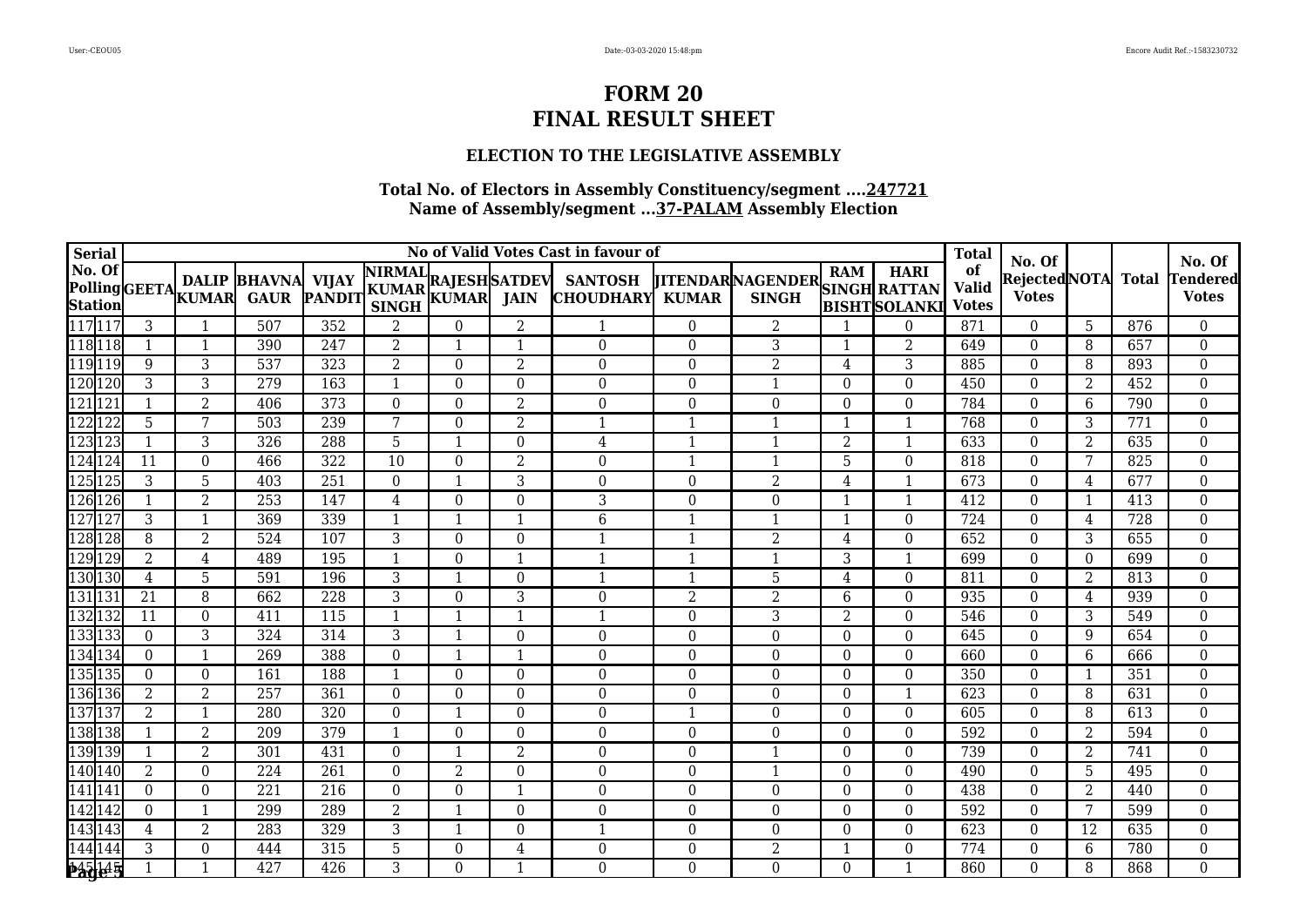### **ELECTION TO THE LEGISLATIVE ASSEMBLY**

| <b>Serial</b>            |                  |                  |                                                 |                  |                |                |                | No of Valid Votes Cast in favour of                                                              |                         |                                                      |                |                | <b>Total</b>                       | No. Of                              |                |              | No. Of                          |
|--------------------------|------------------|------------------|-------------------------------------------------|------------------|----------------|----------------|----------------|--------------------------------------------------------------------------------------------------|-------------------------|------------------------------------------------------|----------------|----------------|------------------------------------|-------------------------------------|----------------|--------------|---------------------------------|
| No. Of<br><b>Station</b> |                  |                  | <b>DALIP BHAVNA</b><br>Polling GEETA KUMAR GAUR |                  |                |                |                | A VIJAY NIRMAL RAJESH SATDEV SANTOSH PANDIT KUMAR KUMAR JAIN CHOUDHARY<br><b>CHOUDHARY KUMAR</b> |                         | <b>TITENDARNAGENDER</b> SINGH RATTAN<br><b>SINGH</b> |                | BISHT SOLANKI  | of<br><b>Valid</b><br><b>Votes</b> | <b>RejectedNOTA</b><br><b>Votes</b> |                | <b>Total</b> | <b>Tendered</b><br><b>Votes</b> |
| 146 146                  | $\overline{0}$   |                  | 191                                             | 128              | 4              | $\Omega$       | 2              | $\overline{0}$                                                                                   | $\Omega$                | $\Omega$                                             | $\Omega$       | $\Omega$       | 326                                | $\theta$                            | 2              | 328          | $\overline{0}$                  |
| 147 147                  | 4                | 4                | 514                                             | 200              | -1             | 2              | $\theta$       | $\theta$                                                                                         | $\mathbf{1}$            | $\mathbf{1}$                                         | $\Omega$       | $\Omega$       | 727                                | $\Omega$                            | 3              | 730          | $\mathbf 0$                     |
| 148 148                  | $\overline{2}$   | $\overline{2}$   | 332                                             | 159              | $\Omega$       | $\Omega$       | $\overline{2}$ | $\mathbf{1}$                                                                                     | $\theta$                | 3                                                    | $\theta$       | $\overline{0}$ | 501                                | $\Omega$                            | $\Omega$       | 501          | $\mathbf 0$                     |
| 149 149<br>150 150       | 2                | $\overline{2}$   | 598                                             | 171              | 7              |                | $\Omega$       | $\theta$                                                                                         | -1                      | $\Omega$                                             | $\Omega$       | $\Omega$       | 782                                | $\theta$                            | 6              | 788          | $\boldsymbol{0}$                |
|                          | $\overline{4}$   | $\overline{2}$   | 503                                             | $\overline{122}$ |                |                | $\Omega$       | $\theta$                                                                                         | $\overline{2}$          | $\overline{2}$                                       |                | $\theta$       | 638                                | $\theta$                            | $\Omega$       | 638          | $\mathbf 0$                     |
| 151 151                  | $\overline{2}$   |                  | 305                                             | 133              | $\overline{2}$ | 3              | 1              | $\theta$                                                                                         | $\Omega$                | 1                                                    |                | $\overline{2}$ | 451                                | $\Omega$                            | $\Omega$       | 451          | $\mathbf{0}$                    |
| 152 152                  |                  | $\boldsymbol{0}$ | 301                                             | 125              | $\overline{4}$ | $\Omega$       | $\mathbf{1}$   | $\boldsymbol{0}$                                                                                 | $\overline{1}$          | $\overline{4}$                                       |                | $\mathbf{1}$   | 439                                | $\theta$                            | $\mathbf{1}$   | 440          | $\mathbf{0}$                    |
| 153153<br>154154         | 5                | $\overline{2}$   | 348                                             | 148              |                | $\Omega$       | -1             | -1                                                                                               | $\mathbf{1}$            | 4                                                    | $\Omega$       | $\mathbf{1}$   | $\overline{512}$                   | $\Omega$                            | $\overline{2}$ | 514          | $\boldsymbol{0}$                |
|                          | 5                | $\overline{2}$   | 499                                             | 156              |                | $\overline{2}$ | -1             | $\Omega$                                                                                         | $\Omega$                | $\Omega$                                             |                | $\theta$       | 667                                | $\Omega$                            | -1             | 668          | $\mathbf{0}$                    |
| 155 155                  | $\overline{2}$   | $\mathbf{1}$     | 427                                             | 301              |                | $\overline{2}$ | $\overline{2}$ | $\boldsymbol{0}$                                                                                 | $\theta$                | $\mathbf{0}$                                         |                | 7              | 744                                | $\theta$                            | 4              | 748          | $\boldsymbol{0}$                |
| 156 156                  | $\overline{2}$   |                  | 364                                             | 245              | -1             | $\Omega$       | $\mathbf{1}$   | $\overline{0}$                                                                                   | $\theta$                | $\Omega$                                             | $\Omega$       | $\Omega$       | 614                                | $\theta$                            | -1             | 615          | $\overline{0}$                  |
| 157 157                  |                  | $\overline{2}$   | 345                                             | 268              |                | $\Omega$       | -1             | $\boldsymbol{0}$                                                                                 | $\theta$                | $\boldsymbol{0}$                                     |                | $\overline{2}$ | 621                                | $\theta$                            | $\overline{3}$ | 624          | $\mathbf{0}$                    |
| 158 158                  |                  | $\Omega$         | 430                                             | 354              | 2              | $\Omega$       | $\Omega$       | $\boldsymbol{0}$                                                                                 | 0                       | 1                                                    | $\Omega$       | 8              | 796                                | $\Omega$                            | 3              | 799          | $\mathbf{0}$                    |
| 159 159                  | $\mathbf{1}$     | -1               | 388                                             | 298              | $\mathbf{1}$   | -1             | 5              | $\boldsymbol{0}$                                                                                 | $\overline{\mathbf{1}}$ | $\boldsymbol{0}$                                     | -1             | $\overline{3}$ | 700                                | $\theta$                            | $\mathbf{1}$   | 701          | $\mathbf{0}$                    |
| 160 160                  | $\mathbf{0}$     | 3                | 412                                             | 296              | $\Omega$       | $\Omega$       | 3              | $\boldsymbol{0}$                                                                                 | $\Omega$                | $\Omega$                                             | $\Omega$       | 14             | 728                                | $\Omega$                            | 5              | 733          | $\boldsymbol{0}$                |
| 161 16                   |                  | $\theta$         | 395                                             | 275              | $\mathbf{1}$   | $\Omega$       | $\Omega$       | $\mathbf{1}$                                                                                     | 0                       | $\overline{2}$                                       | -1             | 5              | 681                                | $\theta$                            | $\overline{2}$ | 683          | $\boldsymbol{0}$                |
| 162 162                  | $\mathbf{0}$     | $\mathbf{1}$     | 374                                             | 355              | 3              | $\Omega$       | $\theta$       | $\overline{2}$                                                                                   | $\theta$                | $\mathbf{1}$                                         | $\Omega$       | $\mathbf{1}$   | 737                                | $\theta$                            | 2              | 739          | $\boldsymbol{0}$                |
| 163 163                  | 1                | 4                | 408                                             | 312              | 5              | -1             | $\Omega$       | $\mathbf{1}$                                                                                     | $\Omega$                | 2                                                    | $\Omega$       | 4              | 738                                | $\Omega$                            | 2              | 740          | $\boldsymbol{0}$                |
| 164 164                  | $\overline{2}$   | $\mathbf{0}$     | 361                                             | 288              | $\overline{4}$ | $\Omega$       | 2              | $\overline{2}$                                                                                   | $\boldsymbol{0}$        | $\overline{2}$                                       | $\theta$       | 5              | 666                                | $\Omega$                            | 5              | 671          | $\boldsymbol{0}$                |
| 165 165                  |                  | 3                | 389                                             | 281              | 3              | $\Omega$       | $\Omega$       | $\Omega$                                                                                         |                         | 1                                                    |                | $\mathbf{1}$   | 681                                | $\Omega$                            | 6              | 687          | $\boldsymbol{0}$                |
| 166 166                  | $\boldsymbol{0}$ |                  | 416                                             | 250              | 4              | $\Omega$       | $\theta$       | $\mathbf 1$                                                                                      | $\Omega$                | $\boldsymbol{0}$                                     | $\Omega$       | 4              | 676                                | $\Omega$                            | $\mathbf{1}$   | 677          | $\boldsymbol{0}$                |
| 167 167                  | 2                | 5                | 438                                             | 225              | 2              | $\Omega$       | $\Omega$       | $\Omega$                                                                                         | $\Omega$                | $\Omega$                                             | $\Omega$       | 3              | 675                                | $\Omega$                            | $\Omega$       | 675          | $\boldsymbol{0}$                |
| 168 168                  | 2                | 2                | 496                                             | 193              | $\Omega$       |                | $\mathbf{1}$   | $\Omega$                                                                                         | -1                      | $\overline{2}$                                       |                | $\Omega$       | 699                                | $\Omega$                            | 4              | 703          | $\mathbf{0}$                    |
| 169 169                  |                  | $\theta$         | 238                                             | 188              | $\Omega$       | $\Omega$       | $\Omega$       | $\Omega$                                                                                         | $\Omega$                | $\Omega$                                             | $\Omega$       | $\theta$       | 427                                | $\Omega$                            | 6              | 433          | $\mathbf{0}$                    |
| 170 170<br>171 171       | 5                | 2                | 336                                             | 309              | -1             | $\Omega$       | 2              | $\mathbf 1$                                                                                      | $\Omega$                | $\Omega$                                             | $\Omega$       | $\mathbf{1}$   | 657                                | $\Omega$                            | 5              | 662          | $\mathbf{0}$                    |
|                          |                  | $\theta$         | 487                                             | 503              | 7              | 2              | $\Omega$       | $\boldsymbol{0}$                                                                                 |                         | $\Omega$                                             |                | $\mathbf{1}$   | 1003                               | $\Omega$                            | 13             | 1016         | $\boldsymbol{0}$                |
| 172172                   | $\Omega$         |                  | 274                                             | 286              | $\Omega$       |                | $\Omega$       | $\Omega$                                                                                         | $\Omega$                | -1                                                   | $\overline{2}$ | $\Omega$       | 565                                | $\Omega$                            | $\overline{1}$ | 566          | $\boldsymbol{0}$                |
| 173 173                  | 2                | $\overline{2}$   | 327                                             | 253              |                | $\Omega$       | $\Omega$       | 0                                                                                                | 0                       | $\boldsymbol{0}$                                     | $\Omega$       | 4              | 589                                | $\Omega$                            | 3              | 592          | $\mathbf{0}$                    |
| <b>Bage 6</b>            | 5                | 4                | 585                                             | 203              |                | $\Omega$       |                | 2                                                                                                |                         |                                                      |                | $\Omega$       | 804                                | $\Omega$                            |                | 805          | $\overline{0}$                  |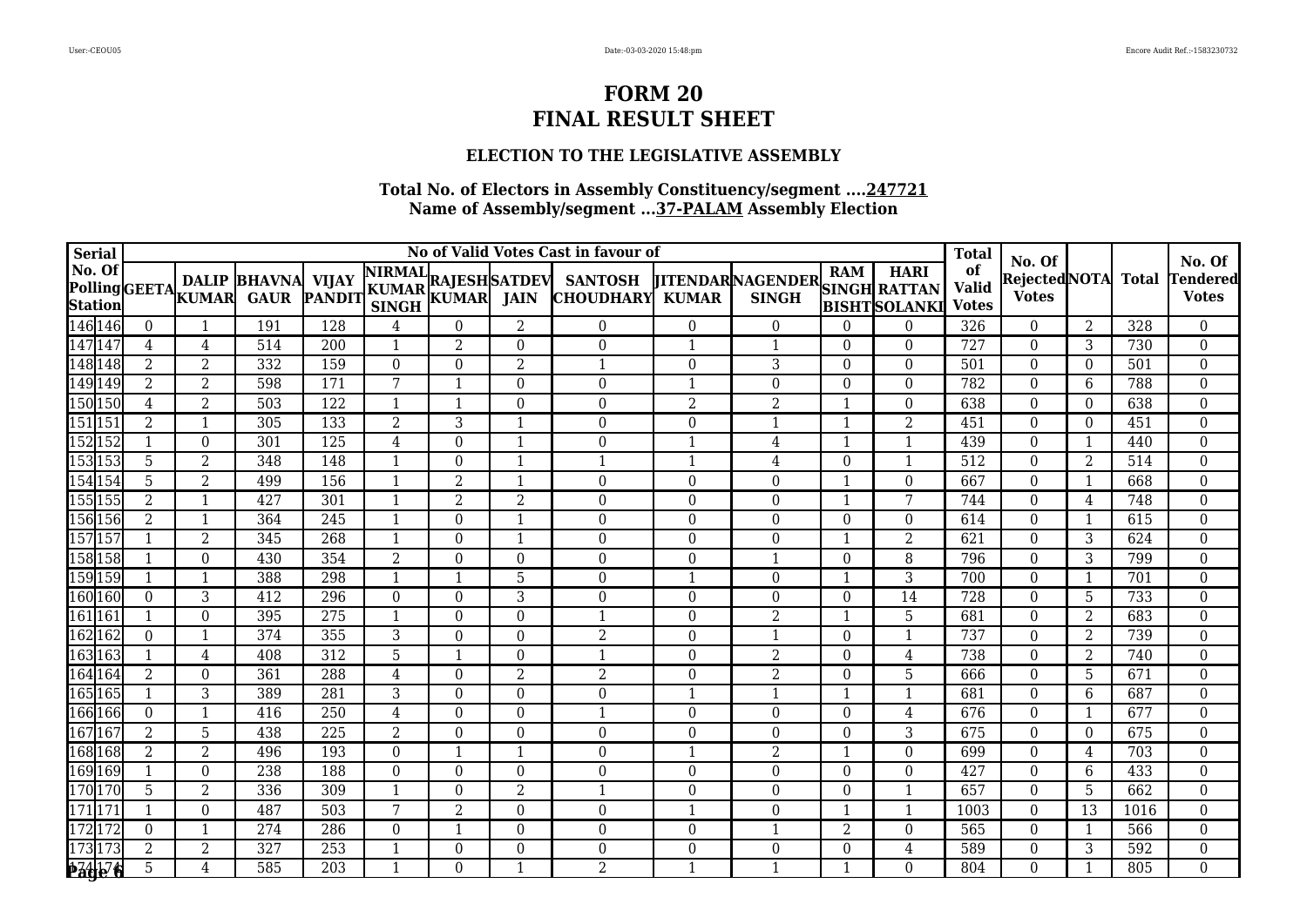### **ELECTION TO THE LEGISLATIVE ASSEMBLY**

| <b>Serial</b> |                |                  |                                                      |                  |                                             |              |                         | No of Valid Votes Cast in favour of      |                  |                                                      |                |                         | <b>Total</b>                       |                                         |                |                  | No. Of                          |
|---------------|----------------|------------------|------------------------------------------------------|------------------|---------------------------------------------|--------------|-------------------------|------------------------------------------|------------------|------------------------------------------------------|----------------|-------------------------|------------------------------------|-----------------------------------------|----------------|------------------|---------------------------------|
| No. Of        |                |                  | <b>DALIP BHAVNA VIJAY</b><br>PollingGEETA KUMAR GAUR |                  | A VIJAY NIRMAL<br>PANDIT KUMAR KUMAR JAIN C |              |                         | <b>SANTOSH</b><br><b>CHOUDHARY KUMAR</b> |                  | <b>TITENDARNAGENDER</b> SINGH RATTAN<br><b>SINGH</b> |                | <b>BISHTSOLANKI</b>     | of<br><b>Valid</b><br><b>Votes</b> | No. Of<br>Rejected NOTA<br><b>Votes</b> |                | <b>Total</b>     | <b>Tendered</b><br><b>Votes</b> |
| 175175        |                | 4                | $\overline{367}$                                     | $\overline{262}$ |                                             | $\Omega$     | 2                       | $\overline{0}$                           | $\theta$         | $\overline{0}$                                       |                | $\boldsymbol{0}$        | 638                                | $\theta$                                | 3              | 641              | $\overline{0}$                  |
| 176176        | $\Omega$       | $\overline{2}$   | 257                                                  | 240              | $\Omega$                                    | $\Omega$     | $\Omega$                | $\Omega$                                 | $\mathbf 1$      | $\Omega$                                             | $\Omega$       | $\Omega$                | 500                                | $\theta$                                | $\overline{1}$ | 501              | $\boldsymbol{0}$                |
| $177$ $17'$   | $\Omega$       | $\overline{2}$   | 307                                                  | 273              | $\Omega$                                    | $\Omega$     | $\Omega$                | $\theta$                                 | $\Omega$         | $\Omega$                                             | $\mathbf{1}$   | $\theta$                | 583                                | $\theta$                                | $\mathbf{1}$   | 584              | $\mathbf{0}$                    |
| 178178        | $\overline{2}$ | $\mathbf{0}$     | 215                                                  | 193              | 1                                           | $\Omega$     | $\overline{\mathbf{1}}$ | $\theta$                                 | $\theta$         | $\Omega$                                             | $\theta$       | $\mathbf{0}$            | 412                                | $\theta$                                | $\overline{2}$ | 414              | $\boldsymbol{0}$                |
| 179179        | 2              | 3                | 494                                                  | 282              | 2                                           | $\Omega$     | $\overline{\mathbf{1}}$ | 3                                        |                  | $\Omega$                                             | $\mathbf 1$    | $\overline{\mathbf{1}}$ | 790                                | $\theta$                                | -1             | 791              | $\boldsymbol{0}$                |
| 180 180       |                | $\overline{3}$   | 469                                                  | 264              | 1                                           | $\Omega$     | $\mathbf 1$             | $\overline{0}$                           | $\Omega$         | $\Omega$                                             | $\theta$       | $\overline{\mathbf{1}}$ | 740                                | $\theta$                                | 3              | 743              | $\boldsymbol{0}$                |
| 18118         | $\Omega$       | $\sqrt{3}$       | 462                                                  | 323              | 2                                           | $\Omega$     | $\overline{2}$          |                                          | $\Omega$         | $\mathbf{1}$                                         | 4              | $\theta$                | 798                                | $\theta$                                | 7              | 805              | $\mathbf{0}$                    |
| 182 182       | 2              | $\boldsymbol{0}$ | 219                                                  | 157              | $\Omega$                                    | $\Omega$     | 3                       | $\Omega$                                 | $\Omega$         | $\Omega$                                             | $\theta$       | $\theta$                | 381                                | $\theta$                                | 4              | 385              | $\boldsymbol{0}$                |
| 18318.        | $\mathbf{0}$   | $\overline{2}$   | 436                                                  | 276              | -1                                          |              | $\overline{1}$          | $\overline{0}$                           | $\theta$         | $\boldsymbol{0}$                                     | $\theta$       | $\overline{2}$          | 719                                | $\theta$                                | 2              | 721              | $\boldsymbol{0}$                |
| 184184        | 2              | $\overline{2}$   | 333                                                  | 217              | 3                                           | $\Omega$     | $\overline{2}$          | $\overline{0}$                           | $\Omega$         | $\Omega$                                             | $\Omega$       | $\Omega$                | 559                                | $\theta$                                | $\mathbf{1}$   | 560              | $\boldsymbol{0}$                |
| 185185        | 1              | $\theta$         | $\overline{302}$                                     | 189              | $\mathbf 1$                                 | $\Omega$     | $\mathbf{1}$            | $\overline{0}$                           | $\Omega$         | $\Omega$                                             | $\Omega$       | $\mathbf{0}$            | 494                                | $\Omega$                                | $\mathbf{1}$   | 495              | $\mathbf{0}$                    |
| 186 186       | $\Omega$       | $\overline{2}$   | 401                                                  | 239              | $\overline{2}$                              | $\Omega$     | $\mathbf{1}$            | 0                                        | $\mathbf 1$      | $\overline{2}$                                       | $\theta$       | $\mathbf{0}$            | 648                                | $\theta$                                | $6\phantom{1}$ | 654              | $\boldsymbol{0}$                |
| 18718′        | $\Omega$       | $\theta$         | 310                                                  | 241              | $\mathbf{1}$                                |              | $\overline{2}$          | $\Omega$                                 | $\mathbf 1$      | $\Omega$                                             | $\mathbf 1$    | $\theta$                | 557                                | $\theta$                                | 4              | 561              | $\boldsymbol{0}$                |
| 188 188       | $\overline{2}$ | $\overline{0}$   | 487                                                  | 335              | $\overline{2}$                              | $\Omega$     | -1                      | $\Omega$                                 | -1               | $\Omega$                                             | -1             | $\theta$                | 829                                | $\theta$                                | 5              | 834              | $\mathbf{0}$                    |
| 189 189       |                | $\mathbf{1}$     | 424                                                  | 242              | $\overline{0}$                              | $\Omega$     | $\overline{2}$          | $\overline{0}$                           | $\Omega$         | 1                                                    | $\theta$       | $\mathbf{1}$            | 672                                | $\theta$                                | 9              | 681              | $\boldsymbol{0}$                |
| 190 190       | $\overline{2}$ |                  | 363                                                  | 137              |                                             | $\Omega$     | $\Omega$                | $\theta$                                 | $\Omega$         |                                                      | $\theta$       | $\mathbf{0}$            | 505                                | $\theta$                                | $\overline{2}$ | 507              | $\boldsymbol{0}$                |
| 191191        | $\overline{4}$ | $\overline{2}$   | 544                                                  | 332              | $\overline{2}$                              | $\Omega$     | $\overline{1}$          |                                          | $\theta$         | $\boldsymbol{0}$                                     | $\overline{2}$ | $\overline{\mathbf{1}}$ | 889                                | $\theta$                                | 5              | 894              | $\boldsymbol{0}$                |
| 192192        | 2              | $\boldsymbol{0}$ | 429                                                  | 321              | 4                                           | $\Omega$     | $\overline{1}$          | $\overline{0}$                           | $\Omega$         |                                                      | $\theta$       | $\theta$                | 758                                | $\theta$                                | $\overline{2}$ | 760              | $\mathbf{0}$                    |
| 193193        | $\overline{2}$ | $\theta$         | 282                                                  | 215              | $\overline{2}$                              | $\Omega$     | $\overline{1}$          |                                          | $\theta$         | -1                                                   | $\Omega$       | $\theta$                | 504                                | $\Omega$                                | 5              | 509              | $\mathbf{0}$                    |
| 194194        |                | $\mathbf{0}$     | 492                                                  | 376              | $\overline{3}$                              |              | 6                       | $\boldsymbol{0}$                         | $\theta$         |                                                      | $\theta$       | $\mathbf{1}$            | 881                                | $\theta$                                | $\overline{3}$ | 884              | $\overline{0}$                  |
| 195195        | 7              | $\mathbf{0}$     | 454                                                  | 341              | $\overline{2}$                              | $\Omega$     | $\overline{2}$          | $\theta$                                 | $\Omega$         | $\Omega$                                             | $\mathbf{1}$   | $\overline{\mathbf{1}}$ | 808                                | $\theta$                                | 4              | 812              | $\mathbf 0$                     |
| 196196        |                | -1               | 358                                                  | $\overline{220}$ | $\Omega$                                    | 2            | $\Omega$                | 0                                        | $\Omega$         | $\Omega$                                             | $\Omega$       | $\theta$                | 582                                | $\Omega$                                | 1              | $\overline{583}$ | $\mathbf{0}$                    |
| 197197        | $\overline{2}$ | 3                | 464                                                  | 338              | $\overline{2}$                              | $\Omega$     | $\overline{2}$          |                                          | $\Omega$         | 1                                                    | 1              | $\overline{1}$          | 815                                | $\theta$                                | 4              | 819              | $\overline{0}$                  |
| 198198        | $\overline{2}$ | $\overline{2}$   | 450                                                  | 262              | $\Omega$                                    |              | -1                      | $\theta$                                 | $\Omega$         | $\boldsymbol{0}$                                     | $\theta$       | $\theta$                | 718                                | $\theta$                                | -1             | 719              | $\mathbf{0}$                    |
| 199199        | 1              | $\overline{2}$   | 476                                                  | $\overline{302}$ | 2                                           | $\mathbf{0}$ | $\boldsymbol{0}$        |                                          | $\boldsymbol{0}$ | $\mathbf{1}$                                         | $\mathbf 1$    | $\boldsymbol{0}$        | 786                                | $\boldsymbol{0}$                        | 6              | 792              | $\mathbf 0$                     |
| 200200        | $\Omega$       | $\mathbf{1}$     | 483                                                  | 350              | 1                                           | $\Omega$     | 3                       | $\boldsymbol{0}$                         | $\Omega$         | $\boldsymbol{0}$                                     | $\mathbf 1$    | $\theta$                | 839                                | $\theta$                                | 4              | 843              | $\mathbf{0}$                    |
| 201 201       | 1              | $\boldsymbol{0}$ | 328                                                  | 213              | 1                                           | 2            | $\overline{2}$          |                                          | $\Omega$         | $\Omega$                                             | $\mathbf 1$    | $\overline{\mathbf{1}}$ | 550                                | $\Omega$                                | 3              | 553              | $\mathbf 0$                     |
| 202202        | $\overline{2}$ | $\overline{2}$   | 312                                                  | 347              | $\mathbf{0}$                                | $\Omega$     | $\overline{2}$          | 0                                        |                  | $\boldsymbol{0}$                                     | $\mathbf{0}$   | $\boldsymbol{0}$        | 666                                | $\boldsymbol{0}$                        | 9              | 675              | $\boldsymbol{0}$                |
| <b>293203</b> | 4              | $\overline{2}$   | 376                                                  | 253              | 5                                           | $\Omega$     | $\mathbf 1$             | $\Omega$                                 | $\theta$         | $\mathbf{1}$                                         | $\Omega$       | $\theta$                | 642                                | $\Omega$                                | 4              | 646              | $\mathbf{0}$                    |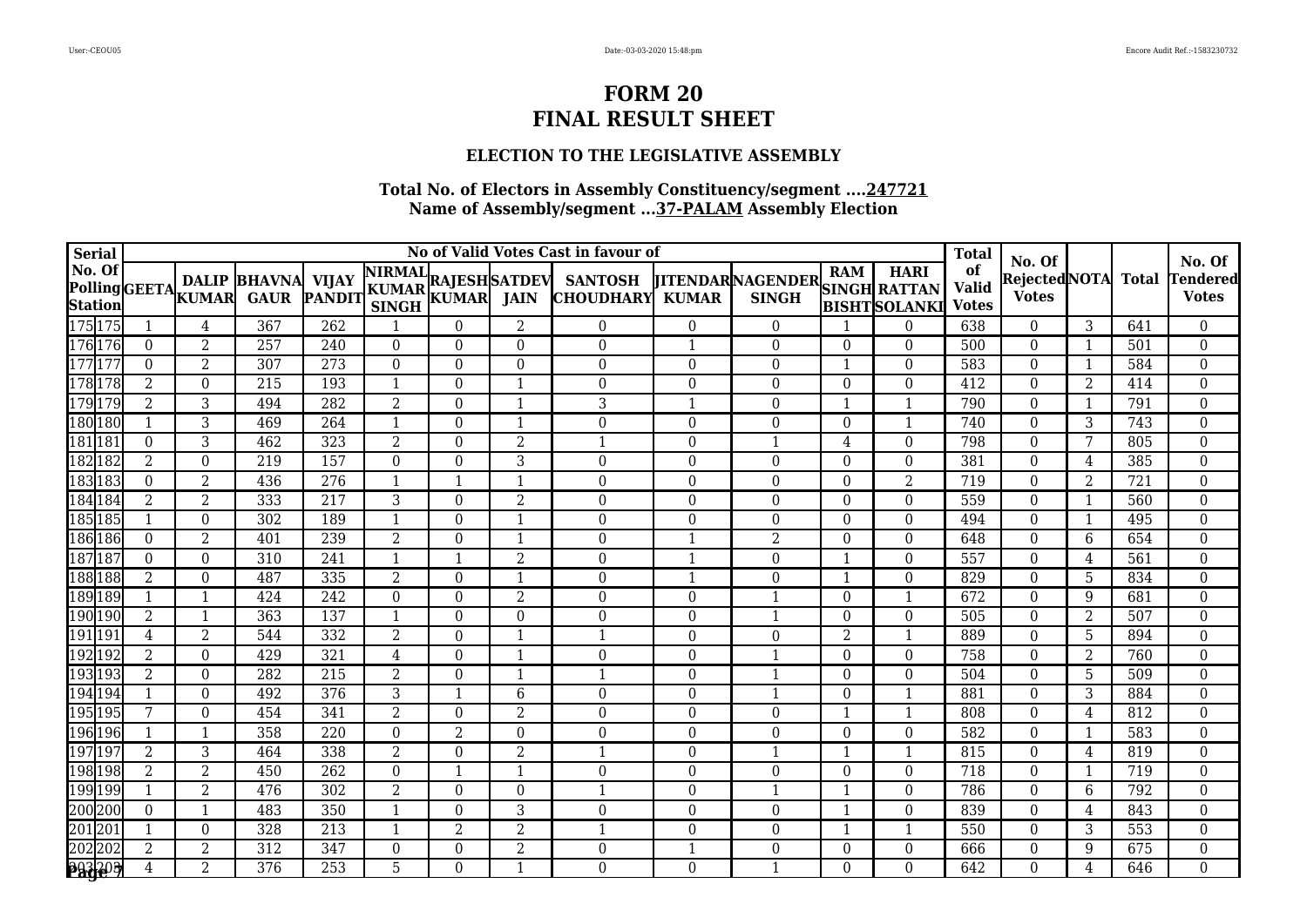### **ELECTION TO THE LEGISLATIVE ASSEMBLY**

| <b>Serial</b> |                |                  |                                                 |                  |                                                        |          |                | No of Valid Votes Cast in favour of |                  |                                                      |                |                         | <b>Total</b>                       |                                           |                |                  |                                           |
|---------------|----------------|------------------|-------------------------------------------------|------------------|--------------------------------------------------------|----------|----------------|-------------------------------------|------------------|------------------------------------------------------|----------------|-------------------------|------------------------------------|-------------------------------------------|----------------|------------------|-------------------------------------------|
| No. Of        |                |                  | <b>DALIP BHAVNA</b><br>Polling GEETA KUMAR GAUR |                  | A VIJAY KUMAR RAJESH SATDEV PANDIT KUMAR KUMAR JAIN C. |          |                | <b>SANTOSH</b><br><b>CHOUDHARY</b>  | <b>KUMAR</b>     | <b>TITENDARNAGENDER</b> SINGH RATTAN<br><b>SINGH</b> |                | <b>BISHTSOLANKI</b>     | of<br><b>Valid</b><br><b>Votes</b> | No. Of<br> Rejected NOTA <br><b>Votes</b> |                | <b>Total</b>     | No. Of<br><b>Tendered</b><br><b>Votes</b> |
| 204 204       | 2              | 2                | 498                                             | 238              | 3                                                      | 0        | 4              | $\Omega$                            | 2                | $\Omega$                                             | $\Omega$       |                         | 750                                | $\Omega$                                  | 2              | 752              | $\mathbf{0}$                              |
| 205205        | $\overline{2}$ | $\overline{2}$   | 455                                             | 287              | $\mathbf 1$                                            | $\Omega$ | 4              | $\boldsymbol{0}$                    | $\boldsymbol{0}$ | $\Omega$                                             | $\theta$       | $\theta$                | 751                                | $\theta$                                  | 2              | 753              | $\mathbf 0$                               |
| 206206        | $\Omega$       | $\theta$         | 176                                             | 100              | $\Omega$                                               |          | 5              |                                     |                  | $\Omega$                                             | $\Omega$       | $\theta$                | 284                                | $\theta$                                  | 3              | 287              | $\boldsymbol{0}$                          |
| 207207        | 5              | 4                | 385                                             | 315              | 3                                                      | $\Omega$ | 5              |                                     |                  | $\boldsymbol{0}$                                     | $\theta$       | $\theta$                | 719                                | $\theta$                                  | 5              | 724              | $\mathbf 0$                               |
| 208208        | 6              | 3                | 544                                             | 372              | $\Omega$                                               |          | $\mathbf{1}$   | $\theta$                            | $\Omega$         |                                                      | $\Omega$       | $\theta$                | 928                                | $\theta$                                  | 5              | 933              | $\mathbf{0}$                              |
| 209209        | 3              | $\sqrt{3}$       | 516                                             | 206              | -1                                                     |          | $\Omega$       | $\Omega$                            | $\Omega$         | $\Omega$                                             | $\Omega$       | $\Omega$                | 730                                | $\Omega$                                  | 5              | 735              | $\mathbf{0}$                              |
| 210 210       |                | $\boldsymbol{0}$ | 338                                             | 219              | 4                                                      | $\Omega$ | $\overline{2}$ | 1                                   | $\mathbf 1$      | $\Omega$                                             | $\overline{2}$ | $\overline{\mathbf{1}}$ | 569                                | $\theta$                                  | $\overline{2}$ | 571              | $\mathbf{0}$                              |
| 211211        | $\Omega$       | 4                | 646                                             | 292              | 2                                                      | 3        | 4              | $\Omega$                            | $\Omega$         | 1                                                    | $\overline{2}$ | 3                       | 957                                | $\Omega$                                  | 7              | 964              | $\boldsymbol{0}$                          |
| 21221         | $\overline{2}$ | $\overline{2}$   | 459                                             | 377              | 4                                                      | $\theta$ | $\overline{2}$ | $\Omega$                            | $\Omega$         | $\Omega$                                             | $\theta$       | $\theta$                | 846                                | $\theta$                                  | 8              | 854              | $\boldsymbol{0}$                          |
| 21321         | $\Omega$       | 2                | 325                                             | 268              | 7                                                      | $\Omega$ | 3              | $\Omega$                            |                  |                                                      | $\Omega$       | $\theta$                | 607                                | $\Omega$                                  | 3              | 610              | $\boldsymbol{0}$                          |
| 21421         | 3              | $\overline{2}$   | 482                                             | 468              | 3                                                      | $\Omega$ | 7              | 3                                   | $\Omega$         | $\boldsymbol{0}$                                     | $\mathbf{1}$   | $\mathbf{0}$            | 969                                | $\theta$                                  | 6              | $\overline{975}$ | $\boldsymbol{0}$                          |
| 21521         | 2              | $\overline{2}$   | 491                                             | $\overline{227}$ | $\overline{2}$                                         | $\Omega$ | $\Omega$       |                                     | $\Omega$         | 1                                                    | $\mathbf 1$    | $\mathbf{0}$            | $\overline{727}$                   | $\theta$                                  | 2              | $\overline{729}$ | $\boldsymbol{0}$                          |
| 21621         | 9              | $\overline{2}$   | 219                                             | 135              | $\overline{2}$                                         |          | $\Omega$       | 0                                   | $\theta$         | $\boldsymbol{0}$                                     | $\theta$       | $\mathbf{0}$            | 368                                | $\theta$                                  | $\overline{2}$ | 370              | $\mathbf{0}$                              |
| 21721         | 3              | $\overline{2}$   | $\overline{515}$                                | 140              | 2                                                      | $\Omega$ | 2              | 0                                   | $\Omega$         | $\overline{2}$                                       | -1             | $\mathbf{1}$            | 668                                | $\theta$                                  | 6              | 674              | $\mathbf{0}$                              |
| 21821         | $\overline{2}$ | 3                | 504                                             | 208              | $\overline{2}$                                         |          | $\Omega$       | 0                                   | $\overline{2}$   | $\boldsymbol{0}$                                     | $\theta$       | $\boldsymbol{0}$        | 722                                | $\boldsymbol{0}$                          | 5              | 727              | $\mathbf 0$                               |
| 219219        | 1              | $\boldsymbol{0}$ | 228                                             | 181              | 1                                                      | $\Omega$ | 4              | $\theta$                            | $\theta$         | $\boldsymbol{0}$                                     | $\theta$       | $\theta$                | 415                                | $\theta$                                  | 5              | 420              | $\boldsymbol{0}$                          |
| 220220        | 1              | $\overline{2}$   | 362                                             | 228              | 1                                                      | $\Omega$ | 3              |                                     |                  | $\mathbf{1}$                                         | $\mathbf 1$    | $\boldsymbol{0}$        | 601                                | $\mathbf{0}$                              | 2              | 603              | $\mathbf{0}$                              |
| 221222        | 3              | $\theta$         | 403                                             | 183              | $\Omega$                                               | $\Omega$ | $\Omega$       | $\boldsymbol{0}$                    | $\boldsymbol{0}$ | $\Omega$                                             | $\Omega$       | $\theta$                | 589                                | $\theta$                                  | 1              | 590              | $\boldsymbol{0}$                          |
| 222222        | 3              | 3                | 528                                             | 299              | 3                                                      | -1       | 2              | 0                                   | $\mathbf 1$      | $\Omega$                                             | $\theta$       | $\overline{\mathbf{1}}$ | 841                                | $\Omega$                                  | 5              | 846              | $\boldsymbol{0}$                          |
| 223223        | $\mathbf{1}$   | $\overline{2}$   | 357                                             | 188              | $\overline{2}$                                         | $\Omega$ | $\mathbf{1}$   | $\overline{2}$                      | $\mathbf 1$      | $\Omega$                                             | $\theta$       | $\Omega$                | 554                                | $\theta$                                  | $\overline{2}$ | 556              | $\boldsymbol{0}$                          |
| 224224        | $\Omega$       | 3                | 375                                             | 270              | 2                                                      | $\Omega$ | $\Omega$       |                                     |                  | $\Omega$                                             | $\Omega$       | $\overline{\mathbf{1}}$ | 653                                | $\Omega$                                  | 2              | 655              | $\boldsymbol{0}$                          |
| 22522         |                | $\overline{2}$   | 434                                             | 289              | 1                                                      | $\Omega$ | $\overline{2}$ | $\overline{0}$                      | $\mathbf{0}$     | $\Omega$                                             | $\Omega$       | $\theta$                | $\overline{729}$                   | $\theta$                                  | 3              | $\overline{732}$ | $\boldsymbol{0}$                          |
| 226226        | 3              | 4                | 417                                             | 307              | 4                                                      | $\Omega$ | 3              | 0                                   | $\mathbf{0}$     | $\mathbf{1}$                                         | -1             | $\theta$                | 740                                | $\theta$                                  | -1             | 741              | $\boldsymbol{0}$                          |
| 22722         | $\overline{2}$ | $\overline{2}$   | 358                                             | 302              | $\overline{2}$                                         |          | $\mathbf{1}$   | $\overline{2}$                      |                  | $\overline{2}$                                       | $\theta$       | $\mathbf{1}$            | 674                                | $\theta$                                  | $\overline{2}$ | 676              | $\mathbf{0}$                              |
| 228228        | $\Omega$       | $\overline{0}$   | 278                                             | 214              | 6                                                      | $\Omega$ | $\Omega$       | 0                                   | $\Omega$         | $\overline{2}$                                       | $\overline{2}$ | $\theta$                | 502                                | $\theta$                                  | -1             | 503              | $\boldsymbol{0}$                          |
| 229229        | 8              | $\overline{2}$   | 609                                             | 220              | 7                                                      | $\Omega$ | $\Omega$       | 0                                   |                  | 1                                                    | -1             |                         | 850                                | $\theta$                                  | 5              | 855              | $\boldsymbol{0}$                          |
| 230230        | $\Omega$       | $\sqrt{3}$       | 453                                             | 209              | 3                                                      | $\Omega$ | 2              | $\overline{2}$                      |                  | $\overline{2}$                                       | -1             | $\overline{2}$          | 678                                | $\Omega$                                  | 3              | 681              | $\boldsymbol{0}$                          |
| 23123         | 3              | 5                | $\overline{519}$                                | 224              | $\Omega$                                               | $\Omega$ | $\Omega$       |                                     |                  | 3                                                    | 3              | $\mathbf{1}$            | 760                                | $\theta$                                  | 3              | 763              | $\mathbf{0}$                              |
| <b>B32232</b> | 4              | 4                | 644                                             | 299              | 5                                                      | $\Omega$ | 7              | $\Omega$                            | 2                | 5                                                    | 7              | $\overline{2}$          | 979                                | $\Omega$                                  | 9              | 988              | $\mathbf{0}$                              |